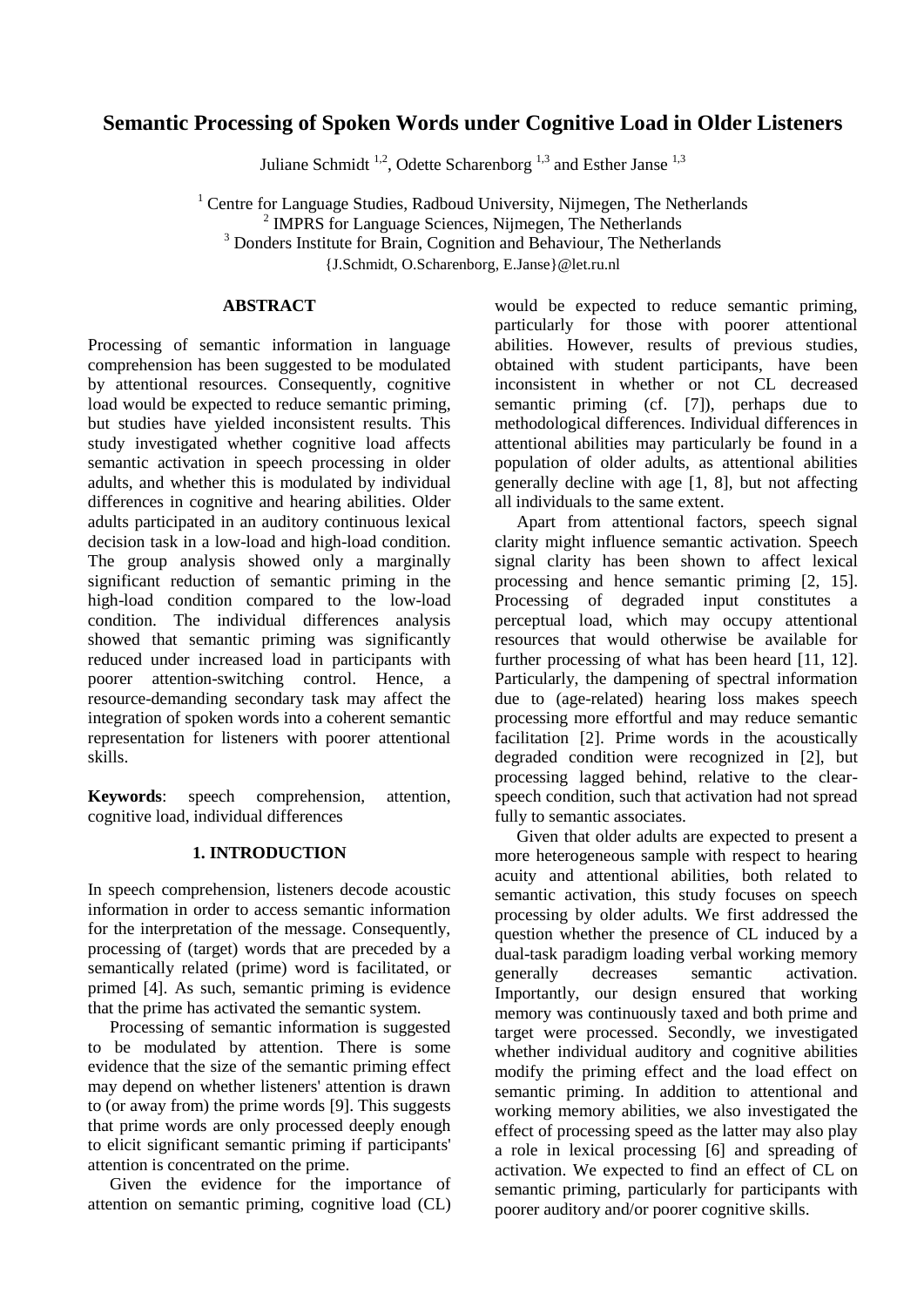#### **2. METHODS**

#### **2.1. Participants**

Forty-six native Dutch older adults were recruited from the participant pool of the Max Planck Institute for Psycholinguistics in Nijmegen, The Netherlands. None of them wore hearing aids in daily life. Puretone (air conduction) thresholds were measured for both ears; the pure-tone average (PTA) of the better ear across 1 kHz, 2 kHz, and 4 kHz was used as an index of hearing acuity ( $M = 22.17$  dB HL; SD = 10.94). Working memory capacity was defined as the percentage of correct sequences in a digit span task with backward recall [16] with visually displayed digit sequences consisting of two to seven digits (Mean accuracy =  $47.12\%$ ; SD = 22.40). Processing speed was assessed by a pencil-andpaper digit/symbol coding test [16]. The higher the number of recoded symbols within 90 seconds, the faster the participant's processing (Mean number of recoded symbols =  $46.46$ ; SD =  $9.59$ ). The Trail-Making Test [13] was administered as a measure of attention control, and the quotient of time in seconds the participant needed to complete part B (alternatingly connecting digits and letters) was divided by the time the participant needed to complete part A (just connecting digits in ascending order). A higher quotient (TrailB/TrailA) indicated poorer attention-switching control ( $M = 1.90$ ; SD = 0.42). Nine participants were excluded on the basis of their outlier performance on the Trail-Making Test. The final sample consisted of 37 older adults aged between 60 and 84 years (21 females; mean age: 67.1 years,  $SD = 6.1$ ). Participants were paid for their participation.

#### **2.2. Material**

# *2.2.1. Primary task*

The primary task of the experiment consisted of an auditory lexical decision task. For this task, 72 semantically related word pairs consisting of Dutch nouns were selected. Each pair consisted of a prime and a target word of one to three syllables. Semantic-relatedness scores were retrieved from the Dutch Word Association Database (henceforth: semantic relatedness) [5]. We used log2-transformed scores from the "synonym search mode", which considers the distributional overlap of the association responses of two cue words such that both direct associates and near neighbors are included. Association strength between the members of our set of 72 word pairs varied on a continuum from mildly related (e.g., *snor-wenkbrauw* 

'moustache-eyebrow', log2 value of .26) to highly related (e.g., *appel-peer* 'apple-pear', log2 value of .64). As reaction times (RTs) are influenced by word frequency, log-transformed word frequencies of the target words were retrieved [3] and were entered as a control variable in our statistical analyses.

As priming should be implicit, the words of a pair were presented consecutively for continuous lexical decision and were mixed with fillers to hide their associative relationship. More than twice as many one-to three-syllable filler items (96 Dutch words, 240 phonotactically legal pseudo words) were included. A total of 480 stimuli were split into 24 blocks, consisting of 20 trials each. These blocks were split over the two load conditions. The order of the load conditions and blocks was balanced over 2 different lists.

# *2.2.2. Secondary task*

The secondary task consisted of either variant of a load-inducing digit recall task: a low-load and a high-load condition. The complexity of the load manipulation was varied rather than comparing a load to a no-load condition to ensure that the same strategies were used in both conditions. In the lowload condition, one one-digit number was presented auditorily for recall during lexical decision trials; in the high-load condition, two two-digit numbers were presented auditorily.

In order to investigate whether and how task performance in the secondary (digit recall) task affected performance in the primary task, the difference between recall performance in the highload and low-load condition (Recall Difference) was calculated for each subject. If participants were less affected by the increased cognitive load, the difference scores should be closer to zero.

# *2.2.3. Recording*

Stimuli for both the primary and secondary task were read out at a normal rate by a male native speaker of Dutch and recorded with a Sennheiser K6 microphone at a sampling rate of 16 bit/44.1 kHz in a sound-attenuated booth.

#### **2.2. Procedure**

Participants were tested in a sound-attenuated booth and stimuli were controlled by means of E-Prime 2.0 and presented via closed headphones (Sennheiser HD 215). The volume was kept at a constant level (approximately 70 dB SPL). Half of the participants were first presented with 12 blocks in the low-load condition followed by 12 blocks in the high-load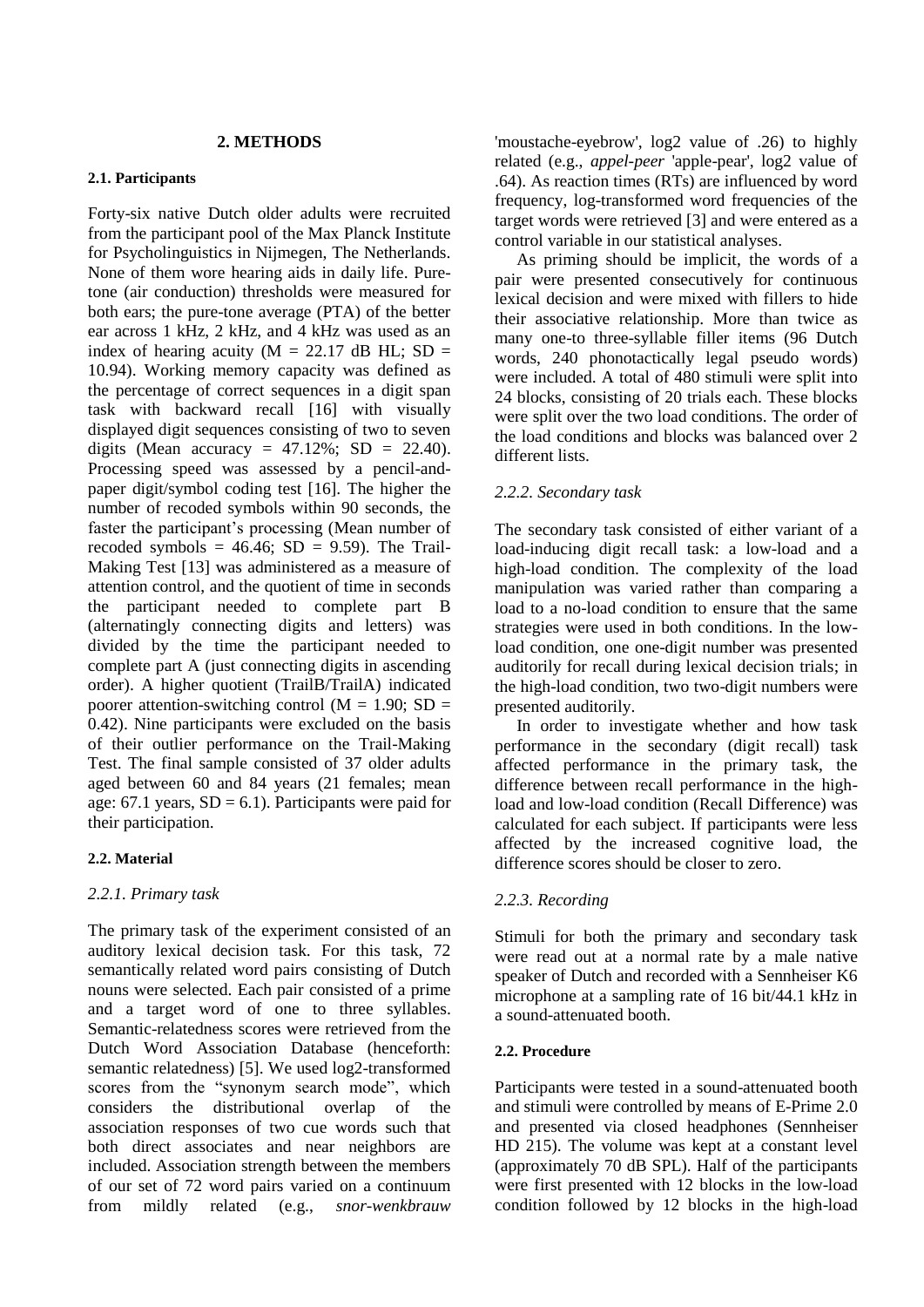condition; for the other half the order of load conditions was reversed. Participants were allowed a short break in between the two load conditions.

There were three consecutive phases for each block: digit presentation, auditory lexical decision and digit recall. First, after a blank screen (250 ms), participants heard either a one-digit number (lowload condition) or two two-digit numbers which were separated by a 50 ms pause (high-load condition). Following another blank screen (100 ms), the auditory lexical decision task started. On each trial, auditory presentation of each word was preceded by a fixation cross (500 ms) followed by a blank screen (100 ms). Participants had to decide whether the stimulus was a real Dutch word or not. They were instructed to make their choice as quickly and as accurately as possible using the keys 'M' (labeled 'yes') or 'Z' (labeled 'no') on the keyboard. Responses and RTs were measured from stimulus onset until key press. After the key press, the next stimulus was presented after a 1 second inter stimulus interval (ISI). If a participant did not respond within 4500 ms, a new trial started (cf. [15]) for similar timing parameters). Third, the participants were asked to recall the digits by entering them via the keyboard. After doing so, they proceeded to the next block.

Tests to assess hearing and cognitive skills were administered directly after the main task. The whole experiment session took approximately 60 minutes.

# **3. RESULTS**

Only responses to correctly identified target words preceded by correctly identified primes were analyzed. Mean accuracy in the auditory lexical decision task was at ceiling in both the low-load (M  $= 95.5\%$ , SD = 3.8) and high-load conditions (M = 95.1%,  $SD = 5.6$ ), and did not differ significantly between the two load conditions;  $t(36) = 36$ ,  $p = .72$ . In the digit recall task, mean accuracy in the lowload condition was high  $(M = 93.7\% , SD = 12.9)$ and still reasonably high in the high-load condition  $(M = 73.2\%, SD = 18.9)$ . This difference in mean recall accuracy was significant;  $t(36) = 6.12$ ,  $p =$ .001.

#### **3.1. Lexical decision reaction time analysis**

First, we investigated whether CL modifies semantic activation. Using linear mixed-effects regression modeling, log-transformed RTs (measured from auditory word onset) were entered as the dependent variable. Load condition (CL) and semantic relatedness (SemRel) were entered as fixed effects.

Word frequency (per million words), word duration in ms (Duration  $_{\text{target word}}$ ), RT on the previous trial, block number, and trial number (within a block) served as control variables. Crucially, we tested for an interaction between load condition and semantic relatedness. We also allowed for the possibility that the load effect might decrease over trials by including an interaction between load and trial. Continuous variables (such as SemRel) were centralized and the low-load condition was mapped on the intercept. As the effect of CL varied across participants, a random slope for load condition per participant was added to the best-fitting model.

The general model (Table 1) showed a significant effect for CL. Moreover, there was a significant effect for semantic relatedness: target responses were facilitated when they were preceded by more strongly associated primes. These two findings show that RTs were sensitive to our load and semantic relatedness manipulations. Importantly, the interaction between CL and SemRel just missed significance: target facilitation only tended to be decreased in the high-load condition.

| <b>Table 1:</b> General model of the linear mixed-effects |
|-----------------------------------------------------------|
| regression RT analysis                                    |

| <b>Fixed effects</b>                                            |         |                   |  |
|-----------------------------------------------------------------|---------|-------------------|--|
| Intercept                                                       | 6.99    | ***<br>310.30     |  |
| CL                                                              | 0.04    | $**$<br>3.29      |  |
| SemRel                                                          | $-0.25$ | $\ast$<br>$-2.40$ |  |
| Block number                                                    | $-0.01$ | $-3.43$ ***       |  |
| Trial number                                                    | $-0.00$ | $**$<br>$-2.79$   |  |
| Previous RT                                                     | 0.00    | ***<br>7.87       |  |
| Duration target word                                            | 0.00    | $8.26$ ***        |  |
| $CL \times SemRel$                                              | 0.14    | $+$<br>1.68       |  |
| Notes: *** $p < .001$ , ** $p < .01$ , * $p < .05$ , $\pm$ < .1 |         |                   |  |

# **3.2 Individual differences**

The second analysis investigated whether individual listener abilities modify lexical activation and the CL effect on lexical activation (Table 2). The set-up of this analysis was similar to that of the first analysis, but now individual differences measures were added as fixed effects (all mean-centered) to our initial model: hearing sensitivity (PTA), cognitive processing speed (digit/symbol coding), attention-switching control (Trail-making task, TMT), working memory capacity (digit span) and the individual load effect on digit recall (Recall Difference). We tested whether the individual measures interacted with the load effect on performance and whether they modified a possible interaction between load and semantic relatedness.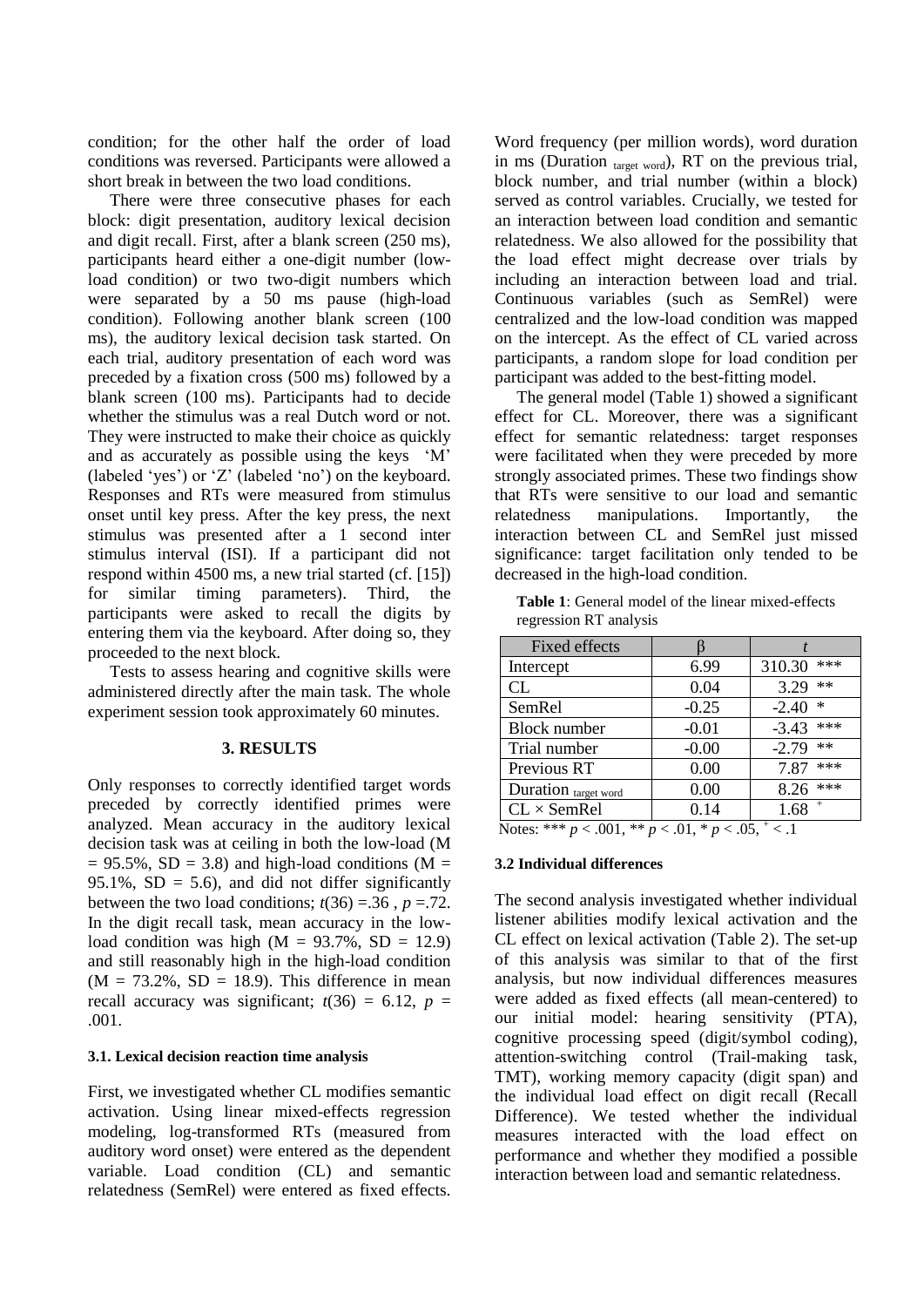The best-fitting individual differences model replicated the effects of load and semantic relatedness and the marginally significant interaction between CL and semantic relatedness (CL  $\times$ SemRel). The interaction between CL and Recall Difference was significant, i.e., older adults' lexical decision performance was more impacted by the increased load if they were also more affected by increased load in their digit recall. Second, in the low-load condition, those with poorer attentionswitching control actually showed stronger semantic priming (SemRel  $\times$  TMT) than those with better attention-switching skills. Importantly, however, under increased CL, participants with poorer attention-switching control showed significantly reduced semantic priming relative to the low-load condition ( $CL \times SemRel \times TMT$ ).

| <b>Table 2:</b> Individual differences model of the linear |
|------------------------------------------------------------|
| mixed-effects regression RT analysis                       |

| <b>Fixed effects</b>            |         |                   |
|---------------------------------|---------|-------------------|
| Intercept                       | 6.99    | ***<br>308.15     |
| CL                              | 0.04    | **<br>3.61        |
| SemRel                          | $-0.26$ | $\ast$<br>$-2.42$ |
| <b>Block number</b>             | $-0.01$ | ***<br>$-3.47$    |
| Trial number                    | $-0.00$ | **<br>$-2.85$     |
| Previous RT                     | 0.00    | ***<br>7.85       |
| Duration target word            | 0.00    | ***<br>8.26       |
| <b>TMT</b>                      | $-0.01$ | $-0.13$           |
| <b>Recall Difference</b>        | $-0.00$ | $-1.16$           |
| $CL \times$ SemRel              | 0.14    | $^{+}$<br>1.67    |
| $CL \times TMT$                 | $-0.01$ | $-0.46$           |
| $SemRel \times TMT$             | $-0.28$ | $\ast$<br>$-2.03$ |
| $CL \times Recall$ Difference   | 0.00    | **<br>2.99        |
| $CL \times$ SemRel $\times$ TMT | 0.60    | $**$<br>3.05      |

Notes: \*\*\*  $p < .001$ , \*\*  $p < .01$ , \*  $p < .05$ ,  $\frac{+}{+} < .1$ 

# **4. DISCUSSION**

The question addressed in this study is whether the presence of a cognitive load (CL) modulates semantic priming, particularly for participants with poorer hearing or cognitive abilities. Our paradigm continuously taxed participants' working memory during the primary task, which is in contrast to earlier dual-tasking studies [10, 14] where two tasks had to be performed in succession. Furthermore, unlike [7], both our primary and secondary tasks taxed verbal working memory and were presented in the same auditory modality.

The results of our general analysis showed that significant semantic priming was found, as well as a clear effect of load on response times. Importantly, the hypothesized reduction of the priming effect in the high-load condition, compared to the low-load

condition, did not reach significance. These results are similar to those of Mattys and Wiget [7], but differ from those of Otsuka and Kawaguchi [10], who found a significant reduction of the priming effect under divided attention, which they attributed to the cognitive load induced by their second task. This effect of cognitive load on semantic priming may, however, also be due to their experimental design. A prerequisite for semantic priming to occur is that prime words are actually processed (cf. [9]). However, participants in [10] only had to remember the pitch of the probe tone that was presented concurrently with the visual prime. Hence, participants may have opted to ignore the lexical content of the prime word, thereby cancelling the priming effect. In our set-up, ignoring the lexical content of the word was not an option, since participants had to decide on the lexical status of both the prime and the target (i.e., a continuous lexical decision task) which ensured processing of the prime. Nevertheless, no strong effect of cognitive load on semantic priming was found.

In a second analysis, we investigated effects of listener abilities, such as hearing sensitivity. Previous research has shown that perceptual load caused by degraded input, such as reduced [15] or low-pass filtered speech [2], may hamper semantic activation in younger adults. However, we did not find an effect of hearing sensitivity on semantic activation, nor did it interact with CL. This may be related to the fact that our participants still had reasonably good hearing so that the perceptual load was still manageable without employing additional resources.

Working memory and processing speed were not found to play a role for lexical activation while individuals with poorer attention-switching control showed relatively stronger semantic facilitation in the low-load condition. We can only speculate that participants with poorer attention-switching control may have spent extra effort on the low-load condition. However, in the high-load condition, these participants were overtaxed, such that they were less able to process the prime deeply and quickly enough. These results confirm the *attention modulation* hypothesis [14], i.e., semantic priming depends on attention allocated to primes.

In realistic listening conditions, two tasks that compete for attentional resources are frequently encountered. This study suggests that such a secondary task or distraction may affect the integration of words into a coherent semantic representation, but only for participants with poorer attentional skills.